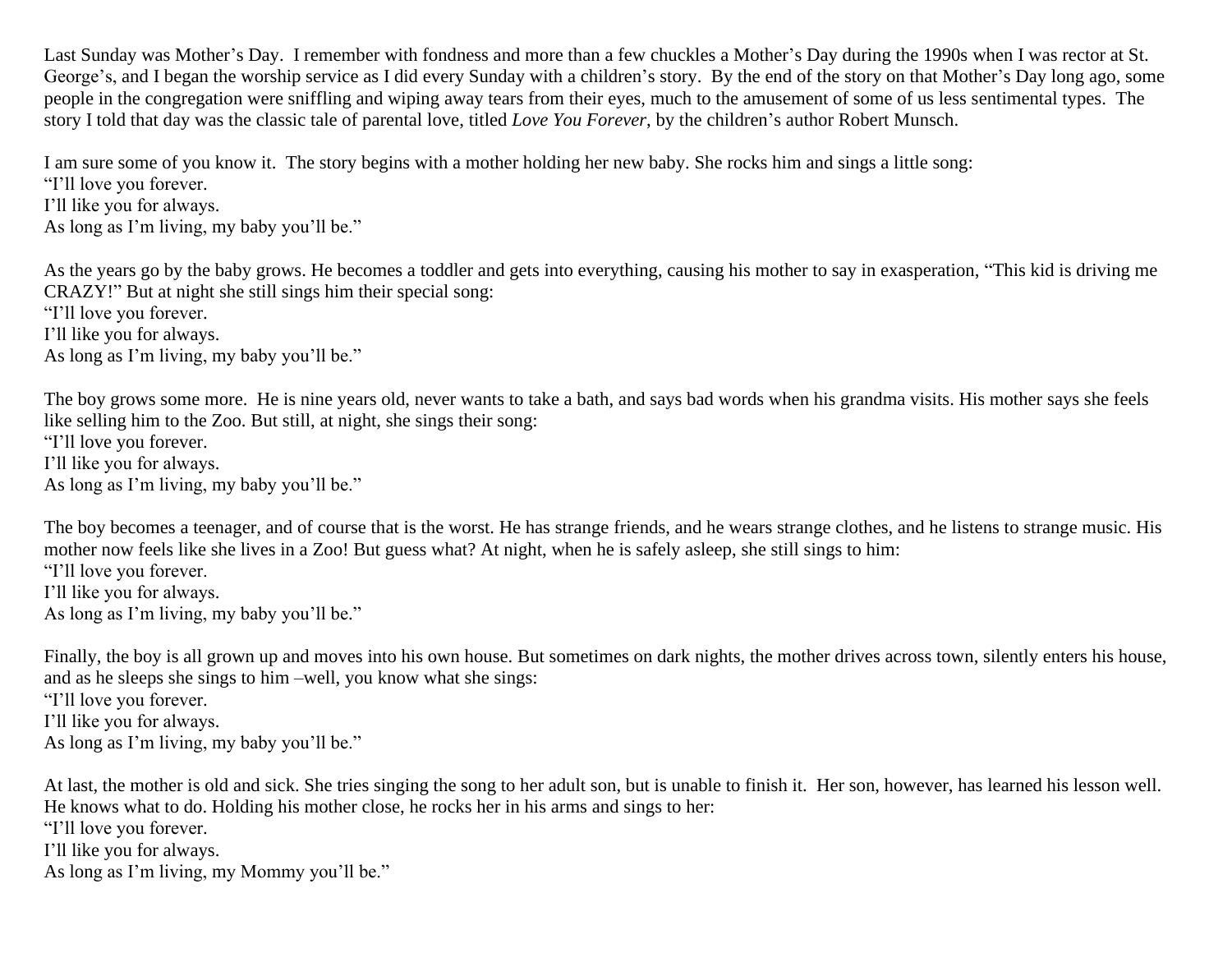And when he returned home that night, he stood for a long time at the top of the stairs, remembering. Then, going into the room where his new baby daughter is sleeping, he takes her in his arms and sings: "I'll love you forever.

I'll like you for always.

As long as I'm living, my baby you'll be."

And that is where the story ends, with the cycle of love beginning all over again.

Today's Gospel reading, and all the Gospel readings for the remaining Sundays of this Easter season, are taken from what is known as Jesus' 'farewell discourse' at the Last Supper on the night before his death on the Cross. The farewell discourse is Jesus' parting message to his closest friends. They had been together for three years, and now he must leave them, though the disciples do not yet fully understand how or why. Jesus' message is urgent: "Little children," he says to the disciples, "I am with you only a little longer. You will look for me" but "Where I am going you cannot come."

We know how hard it can be to say goodbye to those we love. We search for words to convey what we really mean and feel and try to compress into a few thoughts the most important things about a deep relationship which has evolved over time. At the Last Supper, Jesus expressed it this way: "I give you a new commandment, that you love one another. Just as I have loved you, you also should love one another."

Take note: Jesus was not making a suggestion or a recommendation. It was a commandment. Jesus was not handing out some religious advice that he thought might be good for the disciples if they ever got around to following it. No. He gave them, and us, a new commandment. Jesus' directive to "love one another as I have loved you" was his farewell command. It was his final instruction to them, and to us. It was his highest teaching, the culmination of all his previous teachings combined. The commandment to love others was Jesus' bottom line for any who wish to follow him and enter the Kingdom of God.

Jesus told the disciples, and us, that it is by loving one another that everyone will know you are my disciples. That is the bottom-line of Christianity.

It is said that as people who try to love, we must be prepared to live with our own imperfections. Our own life's experience has shown us that we will inevitably fall short in the love we give. If we are to love one another as Jesus loves us, then we must be ready to put aside our grudges, our hurts, and our righteous anger.

Margaret Guenther was an Anglican priest, author, and a truly gifted authority on Christian spirituality who wrote about the challenges of loving. She expressed it in a way that I am certain all of us can identify with. She wrote, as a person of deep humility and honesty, that "I tend to love with my fingers crossed. I am ready to love almost everyone, but surely. I cannot be expected to love the person who has harmed me. Or who does not wish me well. Or who seems hopelessly wrong-headed. Surely, I am allowed even one holdout, one person whom I may judge unworthy of my love. But the commandment Jesus gave has no loopholes; it demands that we let go of our pet hates, the ones we clutch like teddy bears."

I must confess to sharing Margaret Guenther's inclination to love at times with my fingers crossed.

But let's be realistic about this love that Jesus is calling us to model as the one true indicator that we are indeed the Christians we profess to be. I believe that the type of love Jesus was speaking of was not primarily an emotion, but more an act of the will. When Jesus tells us to love our